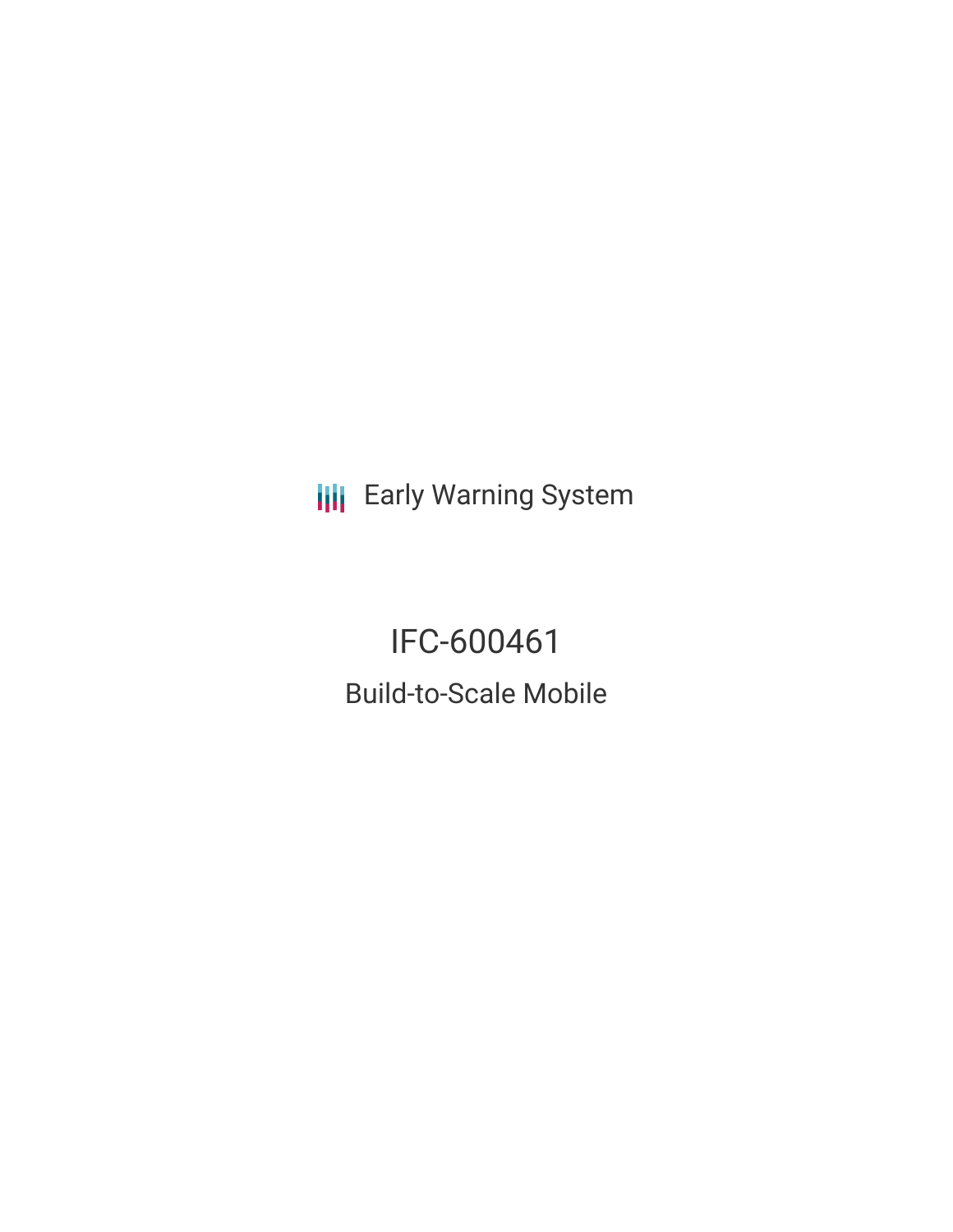#### **Quick Facts**

| <b>Financial Institutions</b>  | International Finance Corporation (IFC) |
|--------------------------------|-----------------------------------------|
| <b>Status</b>                  | Approved                                |
| <b>Bank Risk Rating</b>        | U                                       |
| <b>Voting Date</b>             | 2015-09-03                              |
| <b>Borrower</b>                | World Region                            |
| <b>Sectors</b>                 | Finance                                 |
| <b>Investment Type(s)</b>      | Loan                                    |
| <b>Investment Amount (USD)</b> | $$5.00$ million                         |
| <b>Loan Amount (USD)</b>       | $$5.00$ million                         |
| <b>Project Cost (USD)</b>      | $$5.00$ million                         |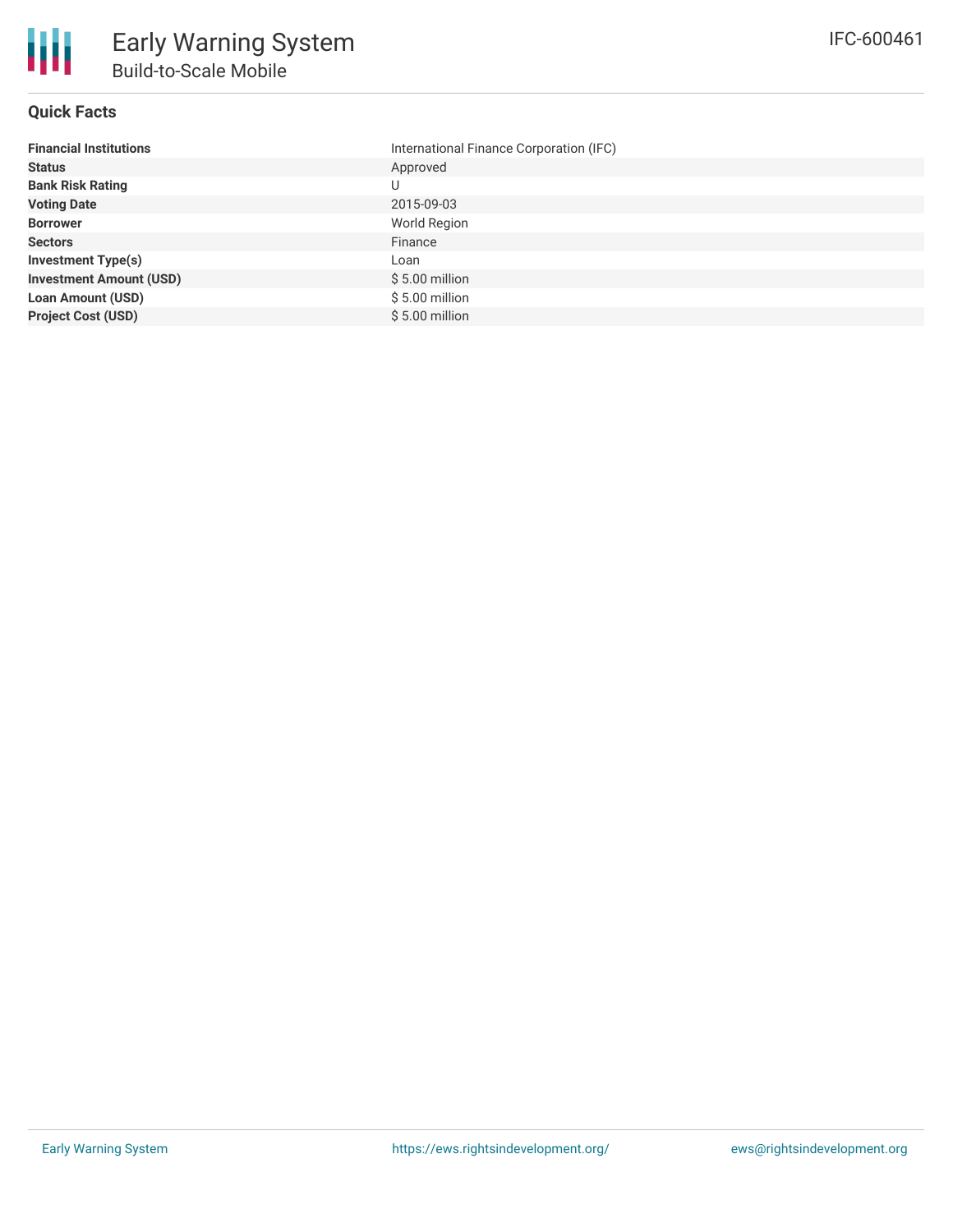

## **Project Description**

According to IFC website, this project aims to increase access to financial/banking services through developing alternative delivery channels and to design products delivered through these channels. The project will support the development of innovative and sustainable e-banking solutions using alternative delivery channels such as mobile phones, EFTPOS and payment card infrastructure to initially deliver payment services at low cost to the base of the pyramid as well as micro, small, and medium enterprises, while eventually helping to increase access to banking services more broadly.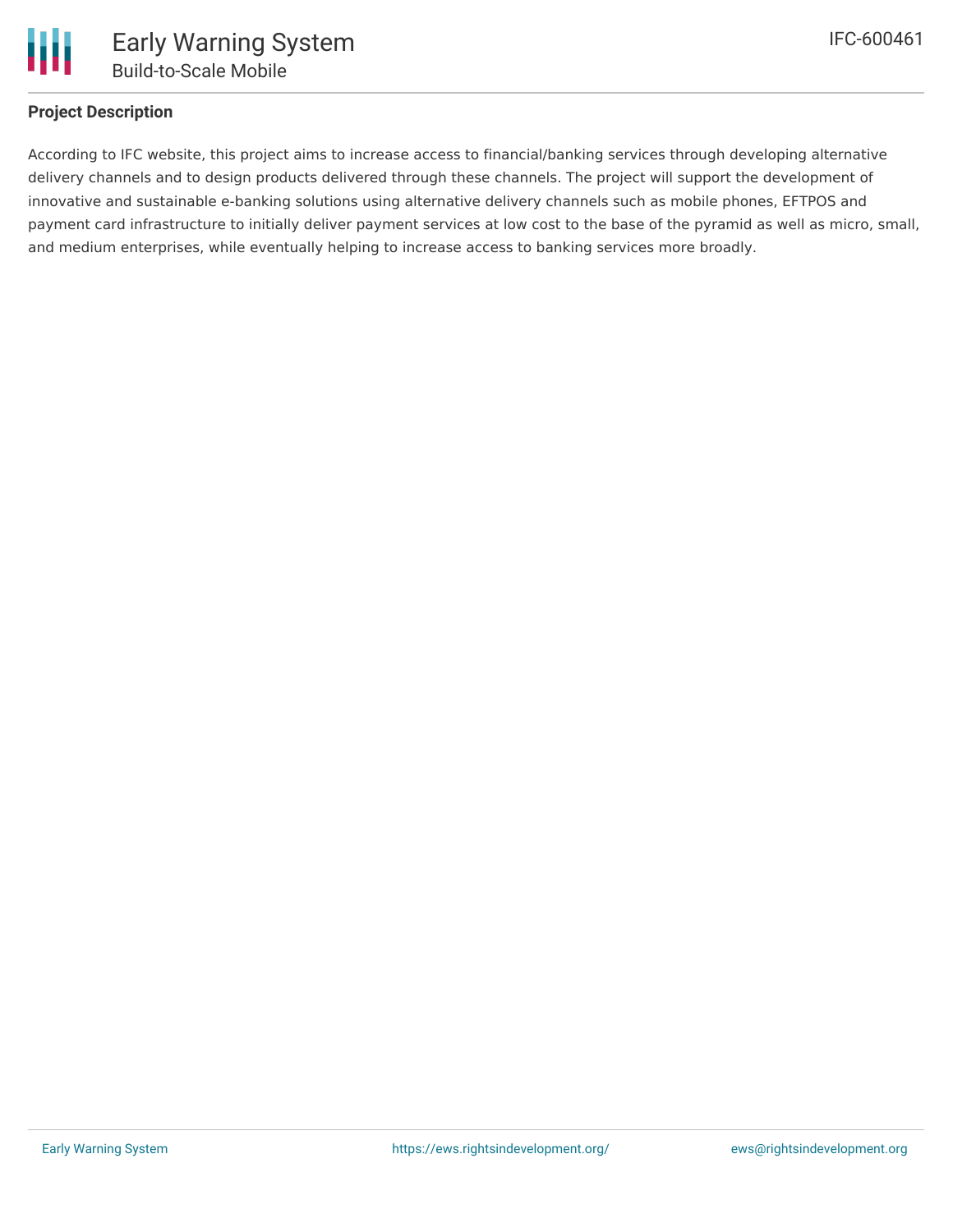

## **People Affected By This Project**

This project aims to increase access to financial/banking services through developing alternative delivery channels and designing products delivered through these channels. The project will support institutions to develop innovative and sustainabl digital financial services using alternative delivery channels such as mobile phones, EFTPOS and payment card infrastructure tetc. o initially deliver payment services at low cost to the base of the pyramid as well as micro, small, and medium enterprises, while eventually helping to increase access to banking services more broadly.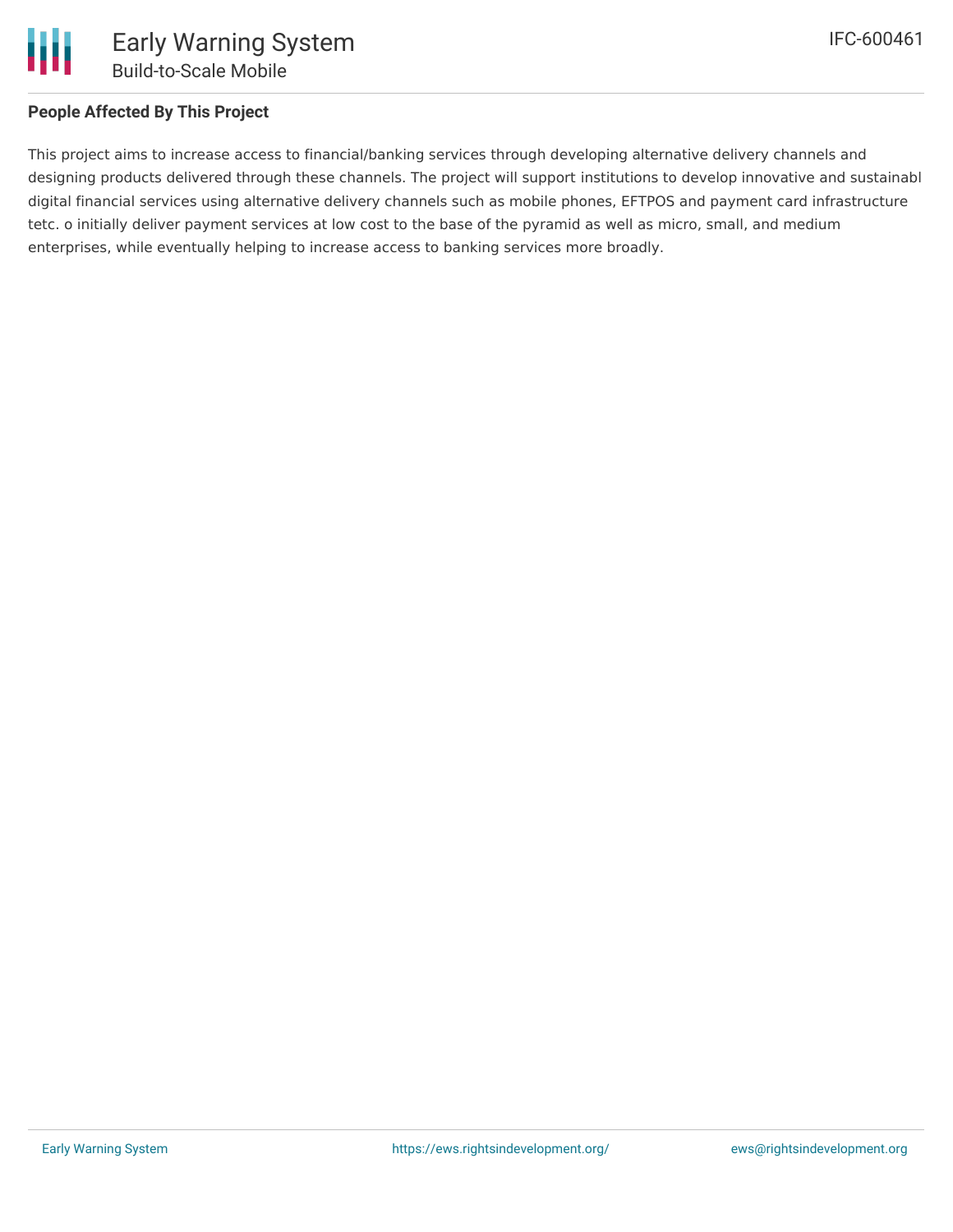• International Finance Corporation (IFC)

Estimated Total Budget: \$4,990,890.00